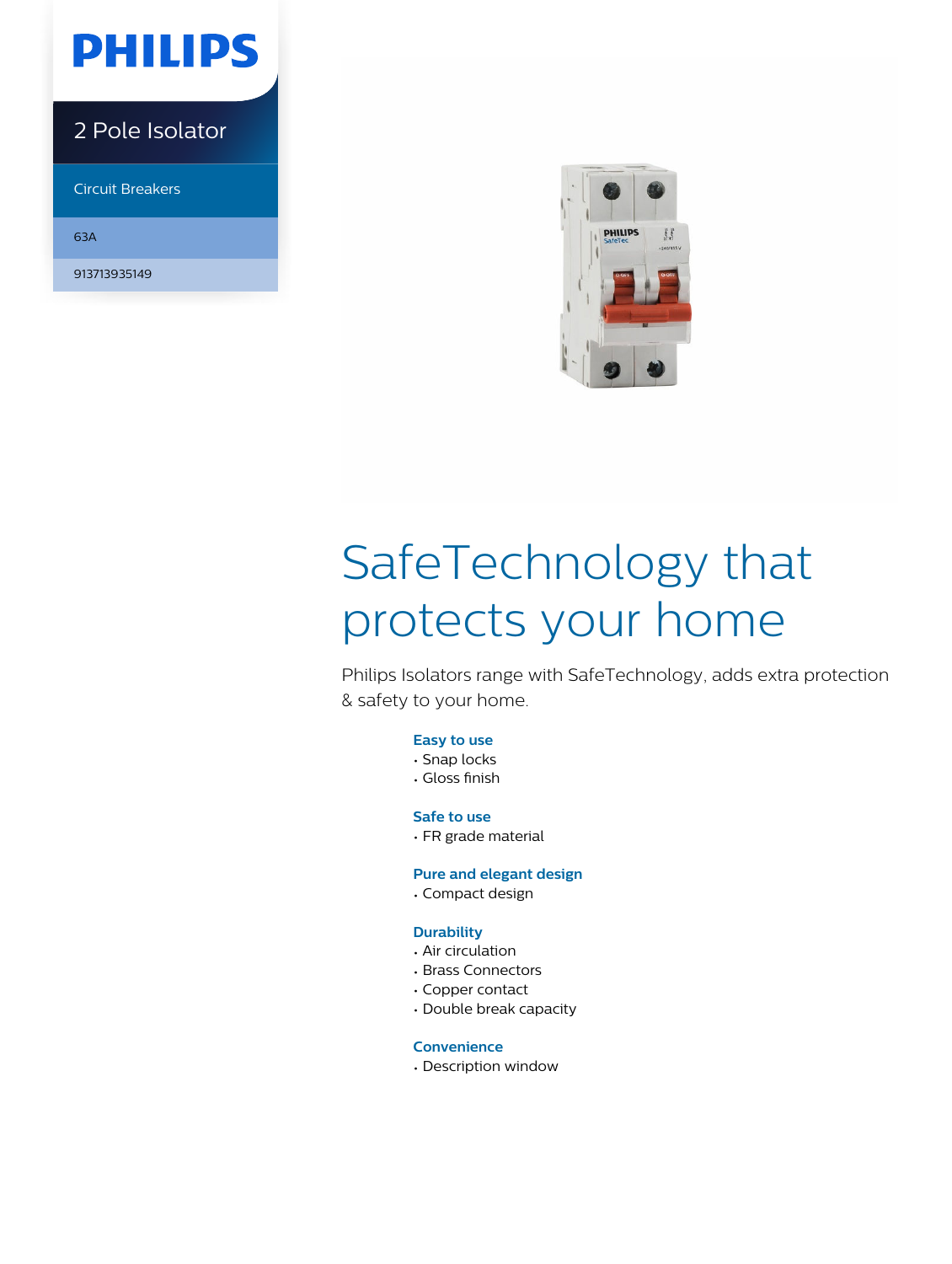# 913713935149

# **Highlights**

# **Snap locks**

Plastic body fitted with snap lock this helps in easy to lock and unblock.

# **Gloss finish**

Glossy white finish which flushes with the wall and also easy to clean.

# **FR grade material**

FR Grade material is used while making the circuit breaker so that it detracts accidental fires.

# **Compact design**

Convenient to fit in Distribution box along with MCB.

# **Air circulation**

Designed with Air channels which provide better air circulation around individual poles. This improves the thermal situation and thus improves the life of the product.

# **Brass Connectors**

Brass connectors for Phase and Neutral. This gives longer life to the product.

# **Copper contact**

Copper contact which ensure better continuity.

# **Double break capacity**

Ensure Longer Life.

#### **Description window**

Description window with label to identify the connection, Convenance to use during installation and maintenance.

# Specifications

# **Design and finishing**

- Color: grey
- Material: metal/plastic
- Minimum Installation Box Depth: 10 cm
- Connection Terminals: Saddle

# **Interactivity**

• Current (A): 63

# **Miscellaneous**

• Approval Marks: BIS Certificate

# **Other characteristics**

• Installation Type: Din Rail

# **Power**

• Electrical Load Type: Inductive load

# **Power consumption**

• Voltage: 240 V

# **Product dimensions & weight**

- Length: 9.2 cm
- Width: 7.344 cm
- Depth: 3.56 cm

# **Service**

• Warranty: 1 year(s)

# **Technical specifications**

- Frequency: 50 Hz
- Number of Poles: 2 Pole

# **Design and finishing**

- Color: grey
- EAN/UPC product: 8718696502785
- Warranty: 1 year(s)
- Current (A): 63
- Net weight: 210.740 g
- Material: metal/plastic
- Gross weight: 221.150 g
- Electrical Load Type: Inductive load
- Height: 3.560 cm
- Installation Type: Din Rail
- Length: 9.200 cm
- Approval Marks: BIS Certificate
- Width: 7.344 cm
- Voltage: 240 V
- Minimum Installation Box Depth: 10 cm
- Material number (12NC):
- 913713935149
- Length: 9.2 cm
- Connection Terminals: Saddle
- Width: 7.344 cm
- Frequency: 50 Hz
- Depth: 3.56 cm
- Number of Poles: 2 Pole